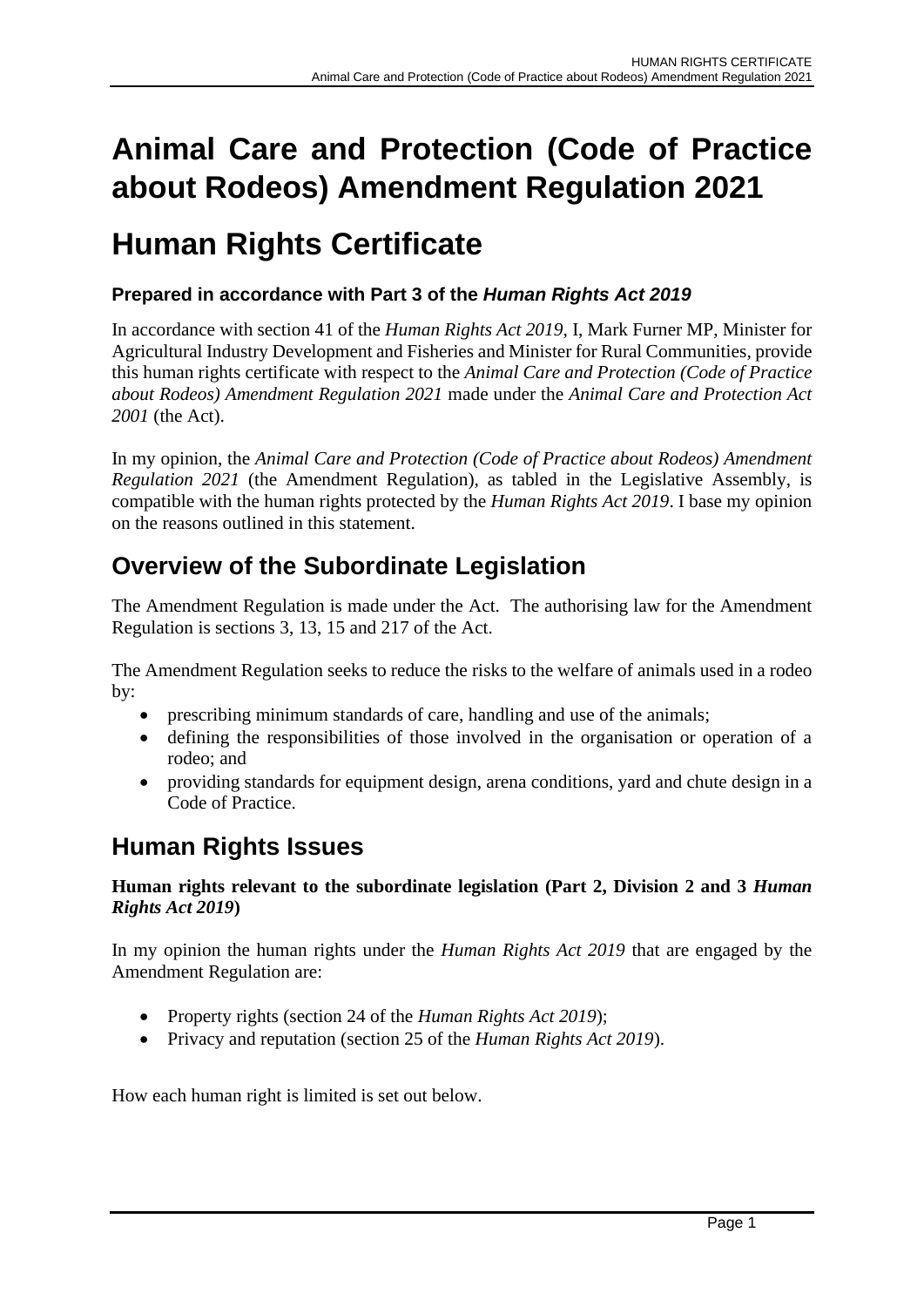#### **Consideration of reasonable limitations on human rights (section 13** *Human Rights Act 2019***)**

#### **Section 20 (Killing a rodeo animal)**

#### (a) the nature of the right

Property rights (section 24 of the *Human Rights Act 2019*)

This human right protects the right of all persons to own property (alone or with others) and provides that people have a right not to be arbitrarily deprived of their property. The killing of a rodeo animal could be seen as arbitrarily depriving the owner of the animal of their right to property. Section 20 prescribes that a veterinary surgeon or a person acting under the direct supervision of a veterinary surgeon, or any other person, in circumstances where it is necessary to prevent the animal from suffering and it would be inhumane to wait for a veterinary surgeon or person under a veterinary surgeon's supervision to arrive, may kill a rodeo animal humanely.

(b) the nature of the purpose of the limitation, including whether it is consistent with a free and democratic society based on human dignity, equality and freedom

The purpose of the limitation is to ensure that rodeo animals do not suffer or endure pain for prolonged periods when injured. Society expects that all animals receive adequate treatment when in pain and when it is not possible or practical for an animal to be treated in a timely manner without the animal enduring more suffering, then it is generally considered kinder to an animal to kill it humanely. This limitation is consequently consistent with a free and democratic society based on human dignity, equality and freedom.

(c) the relationship between the limitation and its purpose, including whether the limitation helps to achieve the purpose

The limitation on property rights is necessary to achieve the purpose of protecting animals from unjustifiable, unnecessary or unreasonable pain.

#### (d) whether there are any less restrictive and reasonably available ways to achieve the purpose

There are no less restrictive ways in which to achieve the purpose because any other intervention would exacerbate an animal's suffering. The impost upon a person's right to own property by virtue of killing a rodeo animal owned by the person is limited to when it is necessary to prevent the animal from suffering and it would be inhumane to delay killing the animal.

#### (e) the balance between the importance of the purpose of the limitation and the importance of preserving the human right, taking into account the nature and extent of the limitation

Section 20 strikes a fair balance between preventing the unjustifiable suffering of a rodeo animal and the impost on a person's right to own property. Allowing killing of an animal only when it is necessary to prevent the animal from suffering and it would be inhumane to delay killing the animal avoids the indiscriminate or arbitrary killing of a rodeo animal.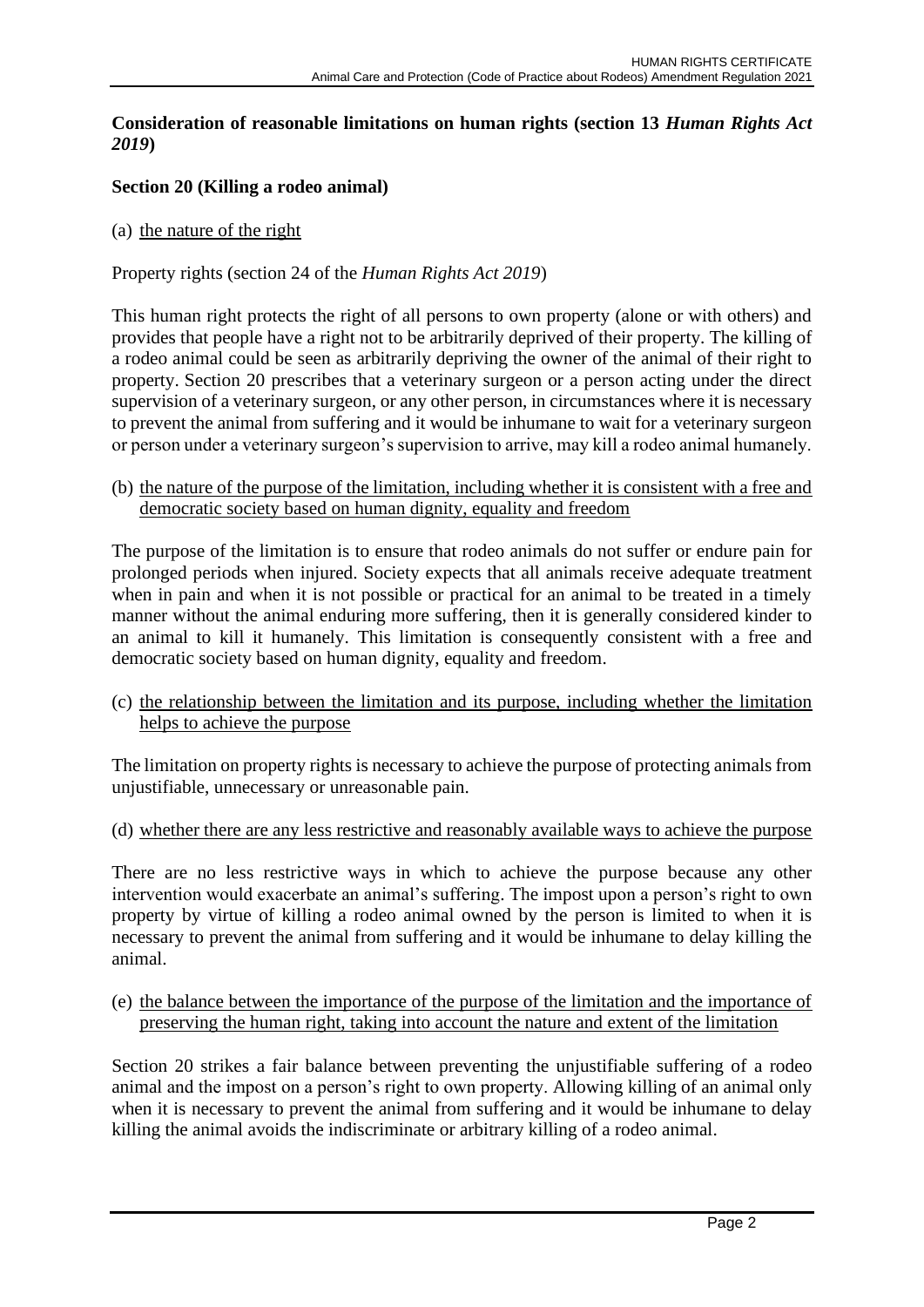#### **Section 21 (Rodeo animal incident record) Section 41 (Suitability of subject animal for activity) Section 46 (Suitability of calf for activity)**

#### (a) the nature of the right

Privacy and reputation (section 25 of the *Human Rights Act 2019*)

The right to privacy protects the individual from all interferences and attacks upon his or her privacy, family, home, correspondence (written and verbal).

Section 21 (Rodeo animal incident record) prescribes that a rodeo organiser must make a written rodeo animal incident record if a rodeo animal becomes, sick, injured or is killed at a rodeo. The incident record must contain details of the date and location of the rodeo and the organiser's name as well as a description of the incident including the number and types if injuries to the animal. In addition, the rodeo organiser must include details of any action taken and if a veterinary surgeon treated the animal and the name of the attending veterinary surgeon. Further, if the incident occurred during the conduct of a rodeo activity, the organiser must provide the names of each person involved in conducting the activity and the names of anyone else who was involved in or has knowledge of the incident. Section 20 potentially impacts the human right to privacy and reputation as it obliges the rodeo organiser to collect the names of all individuals involved in a rodeo animal incident, make a record of same and maintain it for a period of two years.

Section 41 (Suitability of subject animal for activity) prescribes that a person responsible for the rodeo animal may allow the animal to be used for a rodeo activity only if the animal is ridden by a person whose weight is no more than 20% of the animal's live weight. Section 41 potentially impacts a person's right to privacy as it requires the responsible person to enquire the weight of the animal's rider to ensure that his or her weight is no more than 20% of the animal's live weight.

Section 46 (Suitability of calf for activity) prescribes that a person responsible for a calf may allow the animal to be used for a rodeo activity only if the calf is ridden by a child whose weight is no more than 20% of the calf's live weight. Section 46 potentially impacts a person's right to privacy as it requires the responsible person to enquire the weight of the child intending to ride the calf to ensure that his or her weight is no more than 20% of the calf's live weight.

#### (b) the nature of the purpose of the limitation, including whether it is consistent with a free and democratic society based on human dignity, equality and freedom

The purpose of the limitation on privacy in section 21 is to gain sufficient detail of any incident where a rodeo animal becomes sick, injured or killed at a rodeo to enable investigations to be conducted to determine whether any person has breached the Code of Practice. Investigating non-compliance with the Code of Practice ensures that it is effective in providing standards for the care and use of animals that achieve a reasonable balance between the welfare of animals and the interests of persons whose livelihood is dependent on animals. The information gained may also be used to ascertain whether any procedures involving animals at rodeos need to be reviewed and/or changed to ensure acceptable standards of animal welfare at rodeos are maintained. This is consistent with community expectations for promoting the responsible care and use of animals.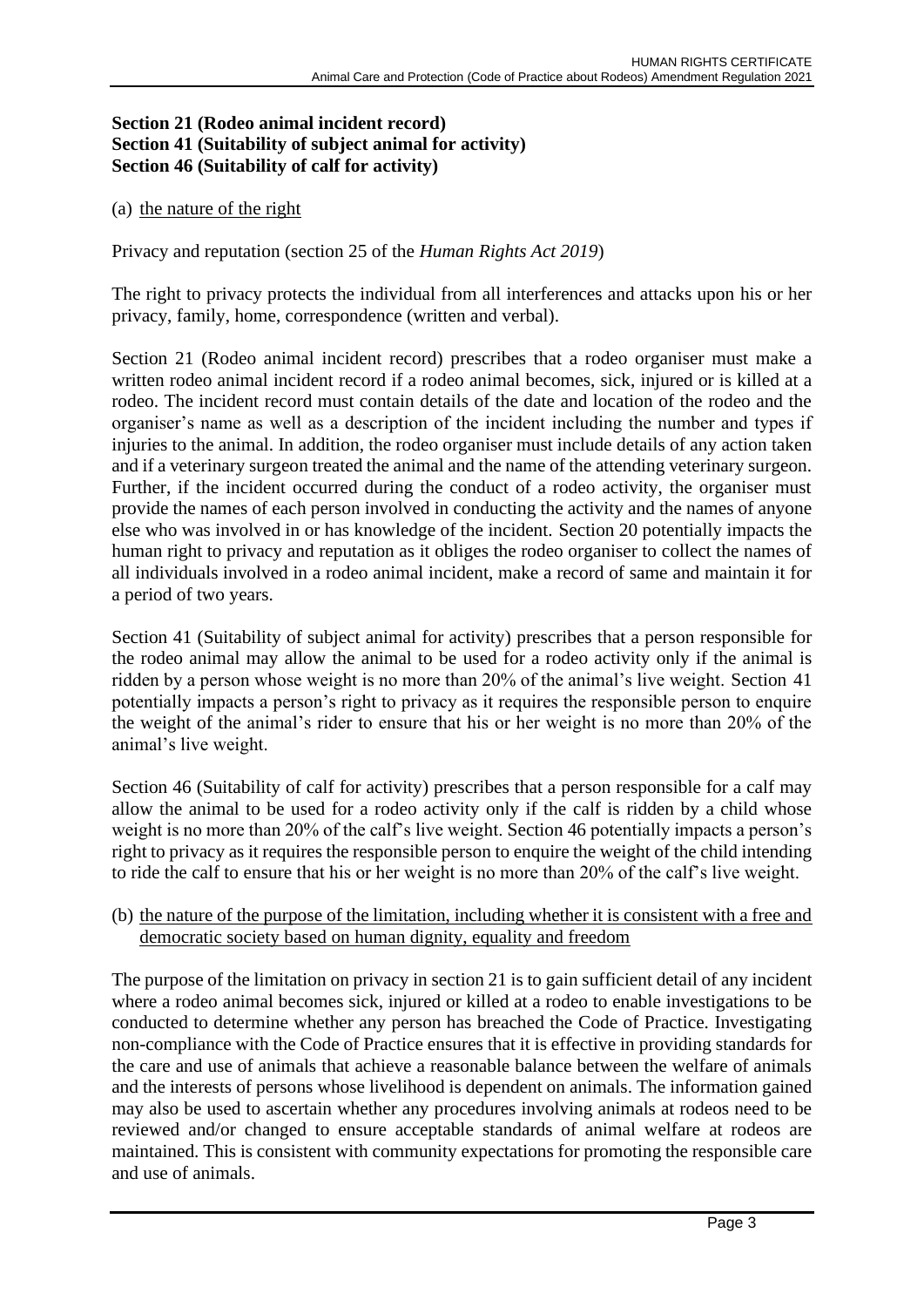The purpose of the limitation on privacy in sections 41 and 46 is to determine the suitability of a rodeo animal to be used for particular rodeo events. An animal's suitability is determined by the weight of a competitor as a percentage of the live weight of the animal and whether the animal has been used for the rodeo activity no more than three times in a day. In order to determine the percentage of the competitor's weight of the animal's live weight, a competitor would have to disclose his or her weight to the rodeo organiser. Community expectations demand that rodeo animals should be fit for purpose and are not subjected to undue stress and potential injury by carrying excessive weight.

(c) the relationship between the limitation and its purpose, including whether the limitation helps to achieve the purpose

Investigations into rodeo animal incidents can only be conducted if the names of persons involved in incidents are obtained. Investigations are fundamental to determining whether the Code of Practice has been breached and identifying whether changes to rodeo practices need to be modified.

A rodeo animal can only be assessed as suitable for the activities of bull, steer and poddy riding based on how often the animal has been used in a day and whether it can carry the weight of a particular competitor.

#### (d) whether there are any less restrictive and reasonably available ways to achieve the purpose

There are no less restrictive ways in which to achieve the purpose. The requirement to collect information under section 21 is limited to when an incident occurs.

(e) the balance between the importance of the purpose of the limitation and the importance of preserving the human right, taking into account the nature and extent of the limitation

The limitation on the right to privacy under section 21 is justified when balanced against the importance of enabling investigations to ensure compliance with the Code of Practice and hence achieve a reasonable balance between the welfare of animals and the interests of persons whose livelihood is dependent on animals. In addition, the investigations may also identify when procedures involving animals at rodeos need to be reviewed and/or changed to ensure acceptable animal welfare standards are maintained

The limitation on the right to privacy under sections 41 and 46 is justified when balanced against the importance of determining the suitability of an animal to be used for a particular rodeo event, and hence that it is not subjected to undue stress and potential injury by carrying excessive weight.

(f) any other relevant factors

Nil.